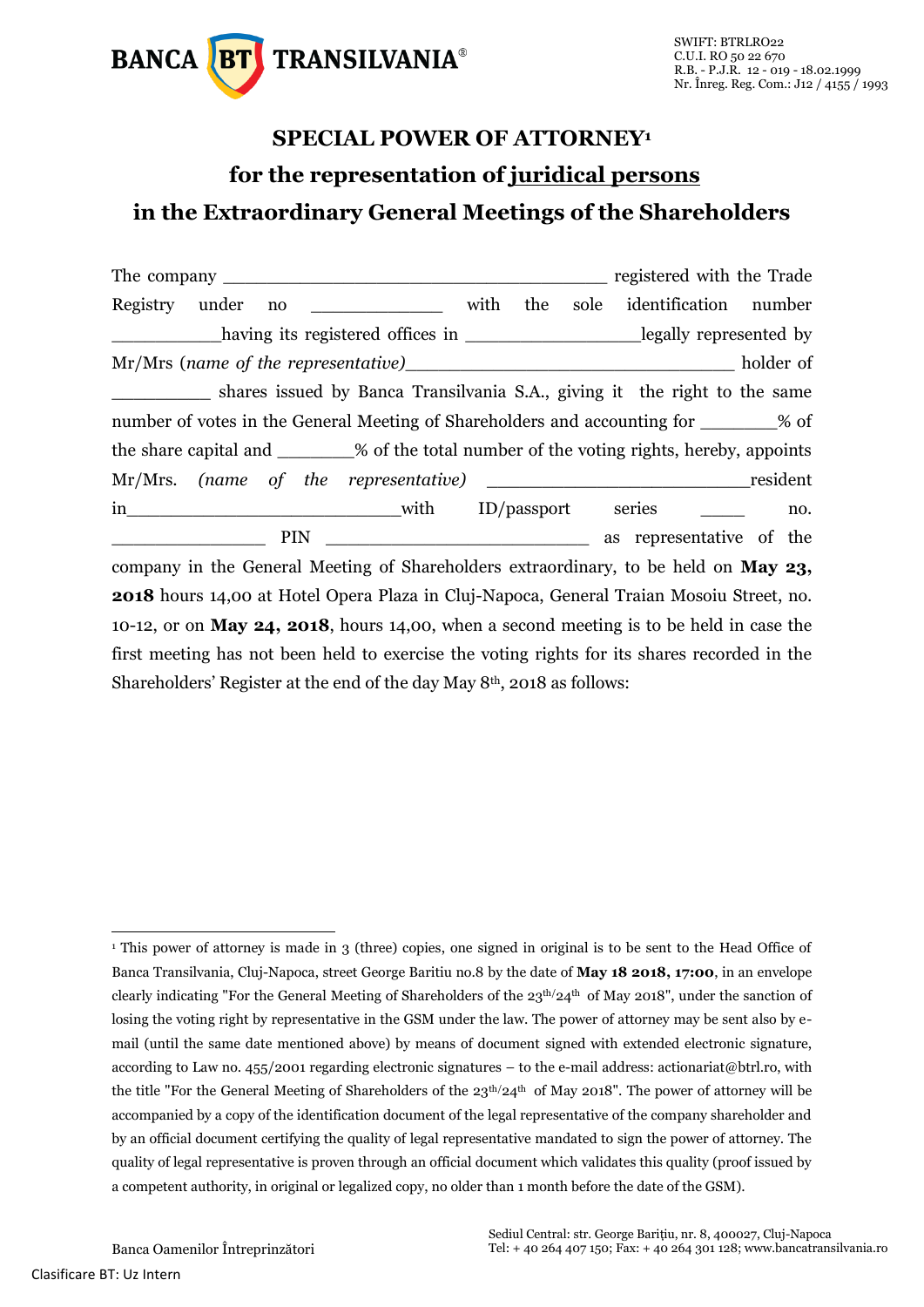

**I. Approval of a subordinated bond issue with a fixed or variable interest rate, if applicable, up to a maximum amount of EUR 350 million, with ten-year maturity, in compliance with the legal provisions and the Tier II capital requirements set out in accordance with the Romanian legal framework in force, follow-on the adoption in the internal legislation of the CRD IV provisions (the Bonds).**

For  $\Box$  Against  $\Box$  Abstention  $\Box$ 

**II. Approval of a public offer having as object the Bonds, which will be addressed to a maximum 150 people (the Offer).**

For  $\Box$  Against  $\Box$  Abstention  $\Box$ 

**III. Approval by the Company of all necessary actions and formalities, useful and / or appropriate for admitting the Bonds for trading on the regulated market managed by the Bucharest Stock Exchange, following the performance of the Offer (the Admission).**

**IV. Approval of BT Capital Partners S.A designation, a legal entity established and operating in accordance with the Romanian law, with its registered office in Romania, Cluj-Napoca, 74-76 Constantin Brâncuşi Street, Brancusi Business Center, Ground Floor, Cluj County, registered with Cluj Trade Register under no. J12 / 3156/1994, EUID: J12 / 3156/1994, tax identification number 6838953, as the Offer's Intermediary.**

| For $\Box$ | Against $\Box$ | Abstention $\Box$ |
|------------|----------------|-------------------|
|            |                |                   |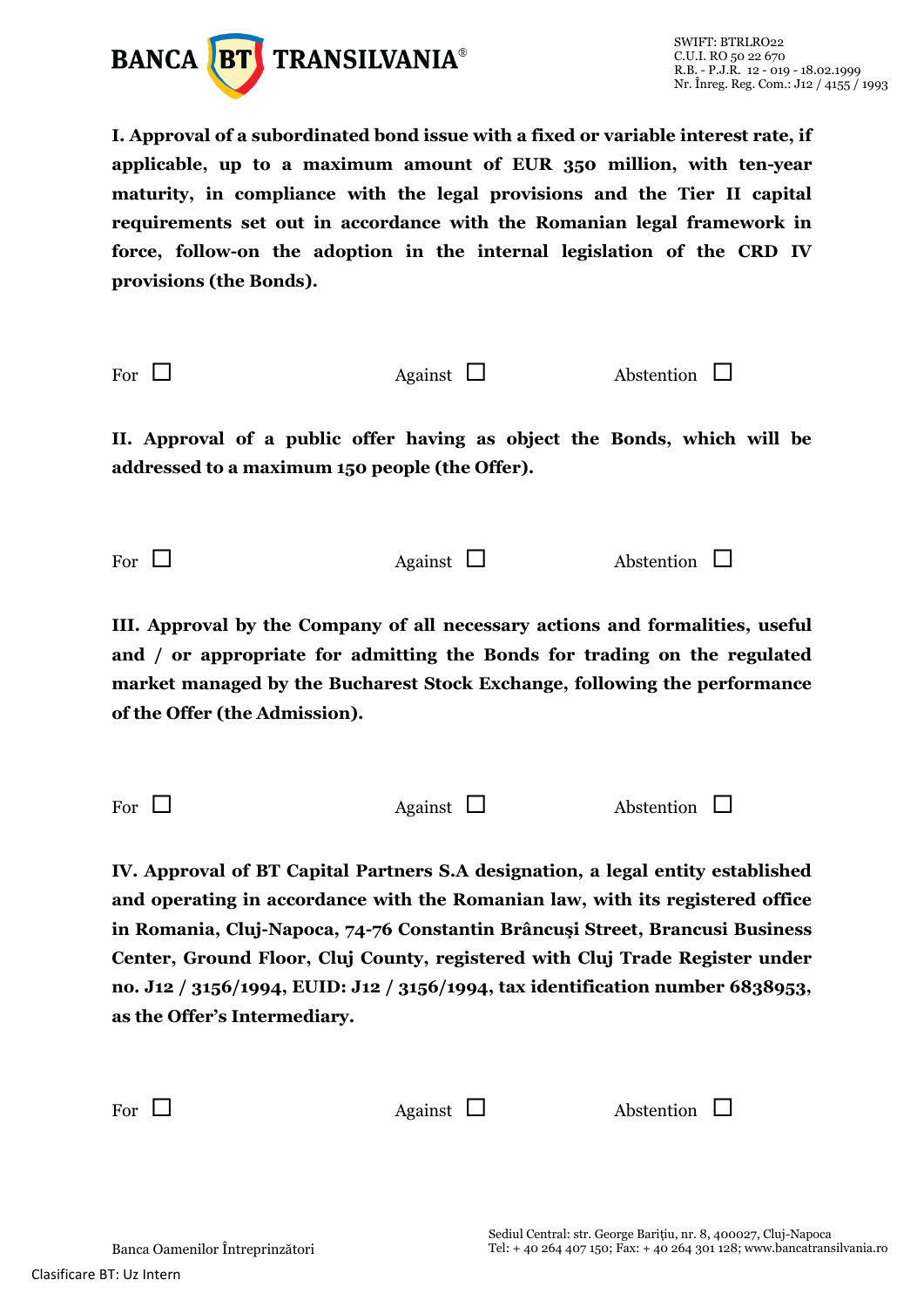

**V. Approval of the empowerment of the Board of Directors, with the possibility of sub delegation, depending on the case:**

**a) to issue any decision and to fulfill any necessary legal documents and facts, useful and/or convenient for the performance of the decisions of the EGSM, including without limitation, the negotiation, establishment and approval of the Bonds issuing value, the issuing price in accordance with the market conditions, terms of the agreement, disbursements, early repayments, interests, fees and charges, collaterals, providing any type of tangible collaterals, ensuring the drafting and publication, if necessary of any offer prospectus, as well as the negotiation, approval and signing of any documents related to the Offer and Admission, negotiation and signing of any agreements with intermediaries and consultants and the completion of any necessary legal documents and deeds if they are in accordance with the EGSM decisions;**

**b) to approve any agreements and/or arrangements concerning the Bonds and / or Offer and / or Admission or any other arrangements, offer prospectus, any subscription agreements, sale, agency, trust of consultancy, certificates, statements, registers, and annexes and any other required documents, to perform any formalities and to authorize and / or execute any other necessary actions so as to give full effects to the issue of Bonds and / or Offer and / or Admission (as appropriate) and to empower the representatives of the Company to sign any such documents, to fulfill any such formalities and to fulfill any such actions; and**

**c) to sign any documents, in the name and on behalf of the Company, with full power and authority, to file, to request the publication of the decision in the Official Gazette of Romania, Part IV, to collect any documents and to fulfill any necessary formalities in relationship with the Trade Register Office, as well as before any other authority, public institution, legal entity or individual, as well as to execute any operations, in order to fulfill and ensure the legality of the decisions of the EGSM.**

For  $\Box$  Against  $\Box$  Abstention  $\Box$